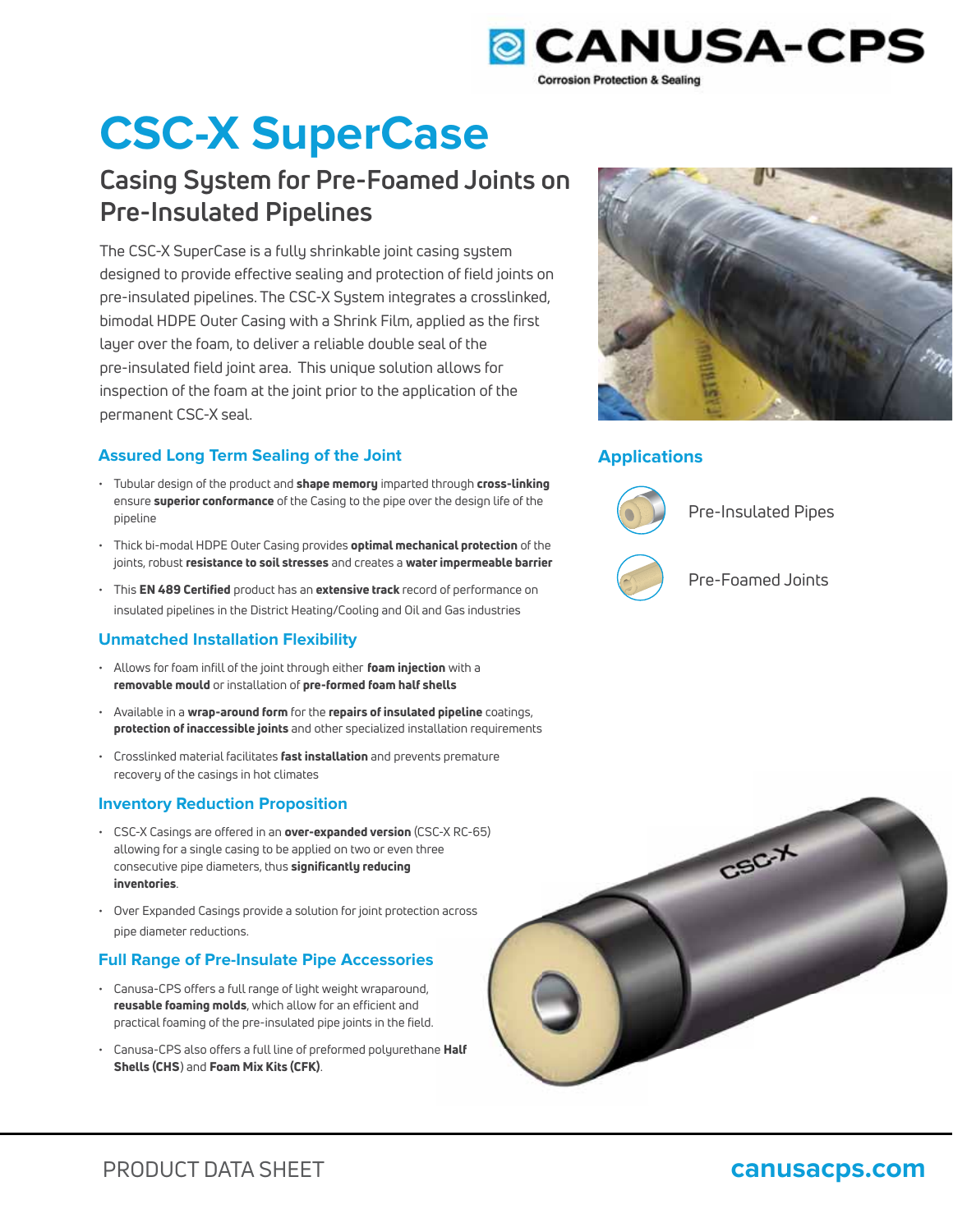# **CSC-X Joint Casing System Features**



### **1. CSC-X is Installed After Foaming**

- Allows 100% Inspection of foam
- Avoids need to drill holes into casing required for foam injection and venting

#### **2. Shrink Film**

- Quick and easy to install
- Provides primary sealing of joint foam (Shrink together with CSC-X Joint Casing)

### **3. High Shear and Peel Strength Adhesive**

- Ensures strong, watertight seal
- Provides excellent resistance to soil stresses
- **4. Crosslinked High Density Polyethylene Material**
- Crosslinked material provides very fast response and shortens installation time
- Excellent resistance to mechanical forces such as impact, indentation and other soil stresses
- Retains its shape and hoop stress over the lifetime of the pipe system
- Does not pre-shrink when exposed to sunlight heat
- Excellent resistance to burning

# **Other Key Advantages / Options**



#### **Field Bonding for Repairs and Other Specialized Applications\***

- Allows for open-type (non-tubular) CSC-X to be applied to pipe after pipe joints are welded together
- Great for repairs or to reduce shipping costs as CSC-X open-type casings are shipped as flat sheets as opposed to tubes

#### **Molded Foaming\***

- Complete size range of Canusa foam molds (CFM) is available
- Canusa provides PU foaming materials
- Molds are light and easy to handle

#### **Pre-Formed Foam Half-Shells\***

- Complete size range of Canusa half-shells (CHS) is available
- Eliminates joint foaming in the field
- \* Please consult with your local Canusa-CPS Representative for specific project requirements.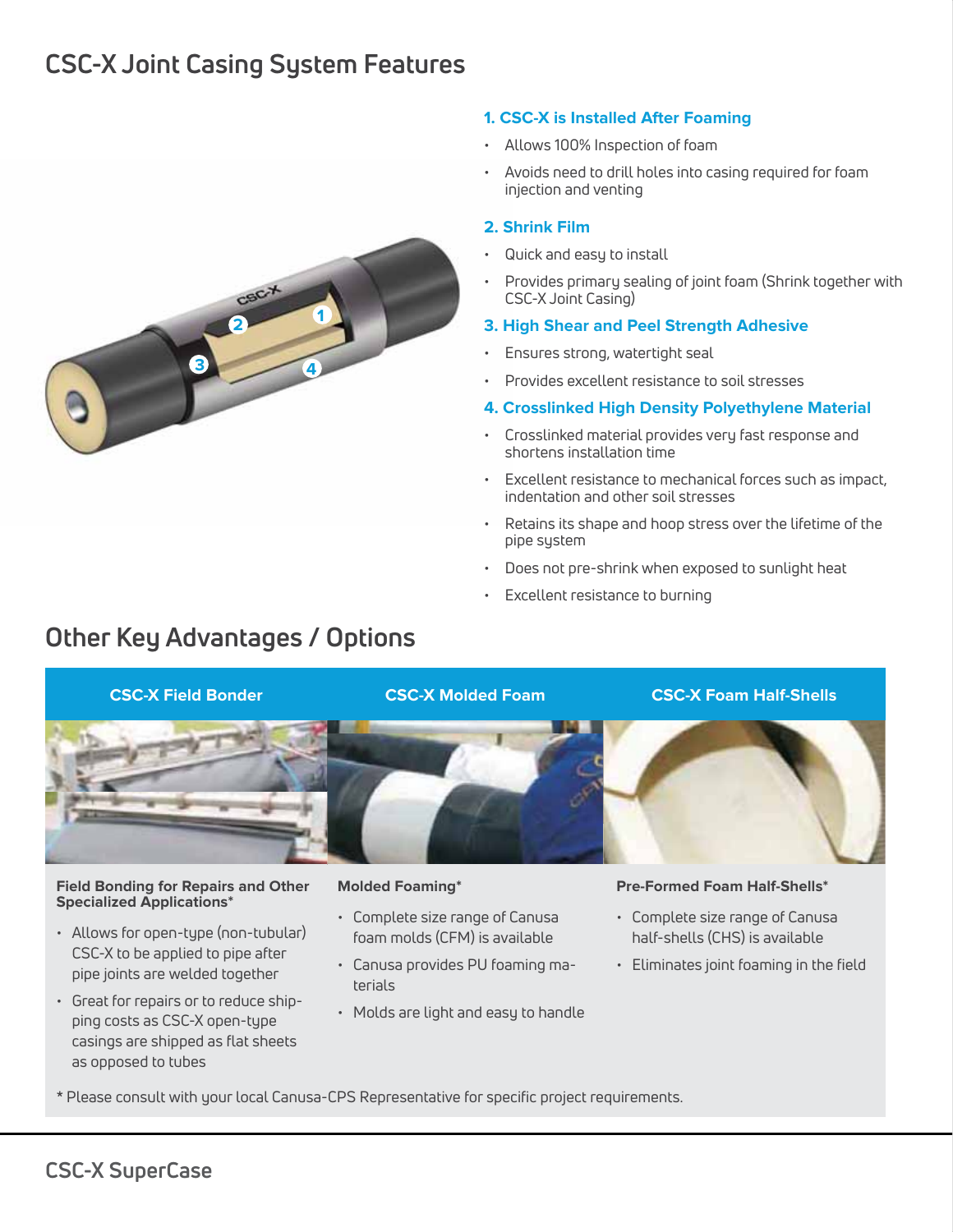# **System Components and Sizing Guidelines**

| CSC-X Casing<br>Accessory Materials (Kit)<br>Shrink Film<br><b>Adhesive Strips</b><br>Tension Tape<br>Supplied<br>Recovered<br>Length <sup>2</sup><br>PE Pipe<br>Ordering Info<br>Size<br>Ordering Info<br>Size<br>Supplied<br>Width <sup>3</sup><br>$\emptyset$ (mm)<br>(Kit)<br>Length<br>Length<br>Length<br>$\emptyset$ (mm)<br>$\emptyset$ (mm)<br>(mm)<br>(mm)<br>(mm)<br>(mm)<br>(mm)<br>90<br>CSC-X 90-700 BK/2<br>105<br>85<br>750<br>CSC-X Kit 90 - 500<br>395<br>500<br>$2 \times 315$<br>110<br>CSC-X 110-700 BK/2<br>125<br>100<br>750<br>CSC-X Kit 110 - 500<br>475<br>500<br>$2 \times 380$<br>125<br>CSC-X 125-750 BK/2<br>145<br>115<br>750<br>530<br>500<br>$2 \times 430$<br>CSC-X Kit 125 - 500<br>140<br>160<br>700<br>590<br>500<br>$2 \times 480$<br>CSC-X 140-750 BK/2<br>125<br>CSC-X Kit 140 - 500<br>160<br>185<br>750<br>670<br>500<br>$2 \times 545$<br>CSC-X 160-750 BK/2<br>145<br>CSC-X Kit 160 - 500<br>180<br>CSC-X 180-750 BK/2<br>210<br>160<br>750<br>CSC-X Kit 180 - 500<br>745<br>500<br>$2 \times 610$<br>750<br>500<br>$2 \times 680$<br>200<br>CSC-X 200-750 BK/2<br>230<br>175<br>CSC-X Kit 200 - 500<br>825<br>225<br>CSC-X 225-750 BK/2<br>260<br>200<br>750<br>925<br>500<br>$2 \times 760$<br>CSC-X Kit 225 - 500<br>750<br>1020<br>500<br>250<br>CSC-X 250-750 BK/2<br>285<br>220<br>CSC-X Kit 250 - 500<br>$2 \times 845$<br>280<br>CSC-X 280-750 BK/2<br>315<br>240<br>750<br>CSC-X Kit 280 - 500<br>1140<br>500<br>$2 \times 940$<br>315<br>CSC-X 315-750 BK/2<br>355<br>270<br>750<br>CSC-X Kit 315 - 500<br>1300<br>500<br>$2 \times 1055$<br>355<br>CSC-X 355-750 BK/3<br>395<br>330<br>750<br>CSC-X Kit 355 - 500<br>1455<br>500<br>2 x 1185<br>$2 \times 5m$<br>400<br>CSC-X 400-750 BK/3<br>445<br>375<br>750<br>CSC-X Kit 400 - 500<br>1635<br>500<br>2 x 1335<br>$2 \times 5m$<br>450<br>CSC-X 450-750 BK/3<br>500<br>415<br>750<br>CSC-X Kit 450 - 500<br>1830<br>500<br>$2 \times 1500$<br>$2 \times 5m$<br>500<br>CSC-X 500-750 BK/3<br>550<br>460<br>750<br>CSC-X Kit 500 - 500<br>2025<br>500<br>2 x 1665<br>$2 \times 5m$<br>750<br>520<br>570<br>475<br>2105<br>500<br>2 x 1730<br>$2 \times 5m$<br>CSC-X 520-750 BK/3<br>CSC-X Kit 520 - 500<br>560<br>615<br>510<br>750<br>2260<br>500<br>2 x 1860<br>$2 \times 5m$<br>CSC-X 560-750 BK/3<br>CSC-X Kit 560 - 500<br>750<br>630<br>685<br>570<br>2535<br>500<br>2 x 2090<br>$2 \times 5m$<br>CSC-X 630-750 BK/3<br>CSC-X Kit 630 - 500<br>780<br>645<br>750<br>2870<br>500<br>710<br>CSC-X 710-750 BK/3<br>CSC-X Kit 710 - 500<br>2 x 2355<br>$2 \times 5m$<br>800<br>870<br>720<br>750<br>3225<br>500<br>CSC-X 800-750 BK/4<br>CSC-X Kit 800 - 500<br>2 x 2650<br>1x66m<br>935<br>770<br>750<br>3460<br>500<br>860<br>CSC-X 860-750 BK/4<br>CSC-X Kit 860 - 500<br>$2 \times 2850$<br>1x66m<br>900<br>CSC-X 900-750 BK/4<br>985<br>815<br>750<br>CSC-X Kit 900 - 500<br>3615<br>500<br>2 x 2980<br>1x66m<br>1000<br>CSC-X 1000-750 BK/4<br>1090<br>900<br>750<br>4030<br>500<br>2 x 3310<br>1x66m<br>CSC-X Kit 1000 - 500<br>1100<br>CSC-X 1100-750 BK/4<br>1185<br>980<br>750<br>CSC-X Kit 1100 - 500<br>4425<br>500<br>2 x 3635<br>1x66m<br>1200<br>CSC-X 1200-750 BK/4<br>1300<br>1065<br>750<br>CSC-X Kit 1200 - 500<br>4815<br>500<br>2 x 3965<br>1x66m<br><b>CSC-X RC-65 System: Ordering Info and Standard Dimensions</b><br>CSC-X RC-65 Casing<br>Accessory Materials (Kit)<br>Shrink Film<br><b>Adhesive Strips</b><br>Tension Tape<br>Supplied<br>Recovered<br>Length <sup>2</sup><br>PE Pipe<br>Ordering Info<br>Size<br>Ordering Info<br>Size<br>Supplied<br>Width <sup>3</sup><br>$\emptyset$ (mm)<br>(Kit)<br>Length<br>Length<br>Length<br>$\emptyset$ (mm)<br>$\emptyset$ (mm)<br>(mm)<br>(mm)<br>(mm)<br>(mm)<br>(mm)<br>110/90<br>125<br>85<br>750<br>475<br>500<br>$2 \times 380$<br>CSC-X RC-65 110/90-750 BK<br>CSC-X Kit 110 - 500<br>125/110<br>150<br>100<br>700<br>530<br>500<br>$2 \times 430$<br>CSC-X RC-65 125/110-750 BK<br>CSC-X Kit 125 - 500<br>140/125<br>750<br>590<br>500<br>CSC-X RC-65 140/125-750 BK<br>165<br>110<br>CSC-X Kit 140 - 500<br>$2 \times 480$<br>160/140<br>670<br>185<br>120<br>750<br>500<br>$2 \times 545$<br>CSC-X RC-65 160/140-750 BK<br>CSC-X Kit 160 - 500<br>180/140<br>200<br>130<br>750<br>CSC-X Kit 180 - 500<br>745<br>500<br>$2 \times 610$<br>CSC-X RC-65 180/140-750 BK<br>750<br>180/160<br>CSC-X RC-65 180/160-750 BK<br>210<br>135<br>CSC-X Kit 180 - 500<br>745<br>500<br>$2 \times 610$<br>225/180<br>250<br>160<br>750<br>CSC-X Kit 225 - 500<br>925<br>500<br>$2 \times 760$<br>CSC-X RC-65 225/180-750 BK<br>$\overline{\phantom{a}}$<br>1140<br>280/225<br>CSC-X RC-65 280/225-750 BK<br>310<br>195<br>750<br>CSC-X Kit 280 - 500<br>500<br>$2 \times 940$<br>$\omega$<br>355/280<br>390<br>245<br>750<br>CSC-X Kit 355 - 500<br>1455<br>500<br>$2 \times 1185$<br>$2 \times 5m$<br>CSC-X RC-65 355/280-750 BK<br>750<br>400/355<br>CSC-X RC-65 400/355-750 BK<br>440<br>325<br>CSC-X Kit 400 - 500<br>1635<br>500<br>2 x 1335<br>$2 \times 5m$<br>450/400<br>750<br>CSC-X Kit 450 - 500<br>1830<br>500<br>$2 \times 1500$<br>$2 \times 5m$<br>CSC-X RC-65 450/400-750 BK<br>490<br>365<br><b>Special Orders</b><br>CSC-X XXX-YYY BK/A XXX - PE Size (mm) YYY - Nominal Casing Width (mm)<br>CSC-X Kit XXX-ZZZ ZZZ - Nominal Shrink Film Width (mm)<br>XXX<br>YYY - 600, 800 A - Nominal Casing Thickness (mm)<br>ZZZ - 300, 400, 600 | <b>CSC-X System: Ordering Info and Standard Dimensions</b> |  |  |  |  |  |  |  |  |  |
|-----------------------------------------------------------------------------------------------------------------------------------------------------------------------------------------------------------------------------------------------------------------------------------------------------------------------------------------------------------------------------------------------------------------------------------------------------------------------------------------------------------------------------------------------------------------------------------------------------------------------------------------------------------------------------------------------------------------------------------------------------------------------------------------------------------------------------------------------------------------------------------------------------------------------------------------------------------------------------------------------------------------------------------------------------------------------------------------------------------------------------------------------------------------------------------------------------------------------------------------------------------------------------------------------------------------------------------------------------------------------------------------------------------------------------------------------------------------------------------------------------------------------------------------------------------------------------------------------------------------------------------------------------------------------------------------------------------------------------------------------------------------------------------------------------------------------------------------------------------------------------------------------------------------------------------------------------------------------------------------------------------------------------------------------------------------------------------------------------------------------------------------------------------------------------------------------------------------------------------------------------------------------------------------------------------------------------------------------------------------------------------------------------------------------------------------------------------------------------------------------------------------------------------------------------------------------------------------------------------------------------------------------------------------------------------------------------------------------------------------------------------------------------------------------------------------------------------------------------------------------------------------------------------------------------------------------------------------------------------------------------------------------------------------------------------------------------------------------------------------------------------------------------------------------------------------------------------------------------------------------------------------------------------------------------------------------------------------------------------------------------------------------------------------------------------------------------------------------------------------------------------------------------------------------------------------------------------------------------------------------------------------------------------------------------------------------------------------------------------------------------------------------------------------------------------------------------------------------------------------------------------------------------------------------------------------------------------------------------------------------------------------------------------------------------------------------------------------------------------------------------------------------------------------------------------------------------------------------------------------------------------------------------------------------------------------------------------------------------------------------------------------------------------------------------------------------------------------------------------------------------------------------------------------------------------------------------------------------------------------------------------------------------------------------------------------------------------------------------------------------------------------------------------------------------------------------------------------------------------------------------------------------------------------------------------------------------------------------------------------------------------------------------------------------------------------------------------------------------------------------------------------------------------------------------------------------------------------------------------------------------------------------------------------------------------------------------------------------------------------------------------------------------------------------------------------|------------------------------------------------------------|--|--|--|--|--|--|--|--|--|
|                                                                                                                                                                                                                                                                                                                                                                                                                                                                                                                                                                                                                                                                                                                                                                                                                                                                                                                                                                                                                                                                                                                                                                                                                                                                                                                                                                                                                                                                                                                                                                                                                                                                                                                                                                                                                                                                                                                                                                                                                                                                                                                                                                                                                                                                                                                                                                                                                                                                                                                                                                                                                                                                                                                                                                                                                                                                                                                                                                                                                                                                                                                                                                                                                                                                                                                                                                                                                                                                                                                                                                                                                                                                                                                                                                                                                                                                                                                                                                                                                                                                                                                                                                                                                                                                                                                                                                                                                                                                                                                                                                                                                                                                                                                                                                                                                                                                                                                                                                                                                                                                                                                                                                                                                                                                                                                                                                                                                                         |                                                            |  |  |  |  |  |  |  |  |  |
|                                                                                                                                                                                                                                                                                                                                                                                                                                                                                                                                                                                                                                                                                                                                                                                                                                                                                                                                                                                                                                                                                                                                                                                                                                                                                                                                                                                                                                                                                                                                                                                                                                                                                                                                                                                                                                                                                                                                                                                                                                                                                                                                                                                                                                                                                                                                                                                                                                                                                                                                                                                                                                                                                                                                                                                                                                                                                                                                                                                                                                                                                                                                                                                                                                                                                                                                                                                                                                                                                                                                                                                                                                                                                                                                                                                                                                                                                                                                                                                                                                                                                                                                                                                                                                                                                                                                                                                                                                                                                                                                                                                                                                                                                                                                                                                                                                                                                                                                                                                                                                                                                                                                                                                                                                                                                                                                                                                                                                         |                                                            |  |  |  |  |  |  |  |  |  |
|                                                                                                                                                                                                                                                                                                                                                                                                                                                                                                                                                                                                                                                                                                                                                                                                                                                                                                                                                                                                                                                                                                                                                                                                                                                                                                                                                                                                                                                                                                                                                                                                                                                                                                                                                                                                                                                                                                                                                                                                                                                                                                                                                                                                                                                                                                                                                                                                                                                                                                                                                                                                                                                                                                                                                                                                                                                                                                                                                                                                                                                                                                                                                                                                                                                                                                                                                                                                                                                                                                                                                                                                                                                                                                                                                                                                                                                                                                                                                                                                                                                                                                                                                                                                                                                                                                                                                                                                                                                                                                                                                                                                                                                                                                                                                                                                                                                                                                                                                                                                                                                                                                                                                                                                                                                                                                                                                                                                                                         |                                                            |  |  |  |  |  |  |  |  |  |
|                                                                                                                                                                                                                                                                                                                                                                                                                                                                                                                                                                                                                                                                                                                                                                                                                                                                                                                                                                                                                                                                                                                                                                                                                                                                                                                                                                                                                                                                                                                                                                                                                                                                                                                                                                                                                                                                                                                                                                                                                                                                                                                                                                                                                                                                                                                                                                                                                                                                                                                                                                                                                                                                                                                                                                                                                                                                                                                                                                                                                                                                                                                                                                                                                                                                                                                                                                                                                                                                                                                                                                                                                                                                                                                                                                                                                                                                                                                                                                                                                                                                                                                                                                                                                                                                                                                                                                                                                                                                                                                                                                                                                                                                                                                                                                                                                                                                                                                                                                                                                                                                                                                                                                                                                                                                                                                                                                                                                                         |                                                            |  |  |  |  |  |  |  |  |  |
|                                                                                                                                                                                                                                                                                                                                                                                                                                                                                                                                                                                                                                                                                                                                                                                                                                                                                                                                                                                                                                                                                                                                                                                                                                                                                                                                                                                                                                                                                                                                                                                                                                                                                                                                                                                                                                                                                                                                                                                                                                                                                                                                                                                                                                                                                                                                                                                                                                                                                                                                                                                                                                                                                                                                                                                                                                                                                                                                                                                                                                                                                                                                                                                                                                                                                                                                                                                                                                                                                                                                                                                                                                                                                                                                                                                                                                                                                                                                                                                                                                                                                                                                                                                                                                                                                                                                                                                                                                                                                                                                                                                                                                                                                                                                                                                                                                                                                                                                                                                                                                                                                                                                                                                                                                                                                                                                                                                                                                         |                                                            |  |  |  |  |  |  |  |  |  |
|                                                                                                                                                                                                                                                                                                                                                                                                                                                                                                                                                                                                                                                                                                                                                                                                                                                                                                                                                                                                                                                                                                                                                                                                                                                                                                                                                                                                                                                                                                                                                                                                                                                                                                                                                                                                                                                                                                                                                                                                                                                                                                                                                                                                                                                                                                                                                                                                                                                                                                                                                                                                                                                                                                                                                                                                                                                                                                                                                                                                                                                                                                                                                                                                                                                                                                                                                                                                                                                                                                                                                                                                                                                                                                                                                                                                                                                                                                                                                                                                                                                                                                                                                                                                                                                                                                                                                                                                                                                                                                                                                                                                                                                                                                                                                                                                                                                                                                                                                                                                                                                                                                                                                                                                                                                                                                                                                                                                                                         |                                                            |  |  |  |  |  |  |  |  |  |
|                                                                                                                                                                                                                                                                                                                                                                                                                                                                                                                                                                                                                                                                                                                                                                                                                                                                                                                                                                                                                                                                                                                                                                                                                                                                                                                                                                                                                                                                                                                                                                                                                                                                                                                                                                                                                                                                                                                                                                                                                                                                                                                                                                                                                                                                                                                                                                                                                                                                                                                                                                                                                                                                                                                                                                                                                                                                                                                                                                                                                                                                                                                                                                                                                                                                                                                                                                                                                                                                                                                                                                                                                                                                                                                                                                                                                                                                                                                                                                                                                                                                                                                                                                                                                                                                                                                                                                                                                                                                                                                                                                                                                                                                                                                                                                                                                                                                                                                                                                                                                                                                                                                                                                                                                                                                                                                                                                                                                                         |                                                            |  |  |  |  |  |  |  |  |  |
|                                                                                                                                                                                                                                                                                                                                                                                                                                                                                                                                                                                                                                                                                                                                                                                                                                                                                                                                                                                                                                                                                                                                                                                                                                                                                                                                                                                                                                                                                                                                                                                                                                                                                                                                                                                                                                                                                                                                                                                                                                                                                                                                                                                                                                                                                                                                                                                                                                                                                                                                                                                                                                                                                                                                                                                                                                                                                                                                                                                                                                                                                                                                                                                                                                                                                                                                                                                                                                                                                                                                                                                                                                                                                                                                                                                                                                                                                                                                                                                                                                                                                                                                                                                                                                                                                                                                                                                                                                                                                                                                                                                                                                                                                                                                                                                                                                                                                                                                                                                                                                                                                                                                                                                                                                                                                                                                                                                                                                         |                                                            |  |  |  |  |  |  |  |  |  |
|                                                                                                                                                                                                                                                                                                                                                                                                                                                                                                                                                                                                                                                                                                                                                                                                                                                                                                                                                                                                                                                                                                                                                                                                                                                                                                                                                                                                                                                                                                                                                                                                                                                                                                                                                                                                                                                                                                                                                                                                                                                                                                                                                                                                                                                                                                                                                                                                                                                                                                                                                                                                                                                                                                                                                                                                                                                                                                                                                                                                                                                                                                                                                                                                                                                                                                                                                                                                                                                                                                                                                                                                                                                                                                                                                                                                                                                                                                                                                                                                                                                                                                                                                                                                                                                                                                                                                                                                                                                                                                                                                                                                                                                                                                                                                                                                                                                                                                                                                                                                                                                                                                                                                                                                                                                                                                                                                                                                                                         |                                                            |  |  |  |  |  |  |  |  |  |
|                                                                                                                                                                                                                                                                                                                                                                                                                                                                                                                                                                                                                                                                                                                                                                                                                                                                                                                                                                                                                                                                                                                                                                                                                                                                                                                                                                                                                                                                                                                                                                                                                                                                                                                                                                                                                                                                                                                                                                                                                                                                                                                                                                                                                                                                                                                                                                                                                                                                                                                                                                                                                                                                                                                                                                                                                                                                                                                                                                                                                                                                                                                                                                                                                                                                                                                                                                                                                                                                                                                                                                                                                                                                                                                                                                                                                                                                                                                                                                                                                                                                                                                                                                                                                                                                                                                                                                                                                                                                                                                                                                                                                                                                                                                                                                                                                                                                                                                                                                                                                                                                                                                                                                                                                                                                                                                                                                                                                                         |                                                            |  |  |  |  |  |  |  |  |  |
|                                                                                                                                                                                                                                                                                                                                                                                                                                                                                                                                                                                                                                                                                                                                                                                                                                                                                                                                                                                                                                                                                                                                                                                                                                                                                                                                                                                                                                                                                                                                                                                                                                                                                                                                                                                                                                                                                                                                                                                                                                                                                                                                                                                                                                                                                                                                                                                                                                                                                                                                                                                                                                                                                                                                                                                                                                                                                                                                                                                                                                                                                                                                                                                                                                                                                                                                                                                                                                                                                                                                                                                                                                                                                                                                                                                                                                                                                                                                                                                                                                                                                                                                                                                                                                                                                                                                                                                                                                                                                                                                                                                                                                                                                                                                                                                                                                                                                                                                                                                                                                                                                                                                                                                                                                                                                                                                                                                                                                         |                                                            |  |  |  |  |  |  |  |  |  |
|                                                                                                                                                                                                                                                                                                                                                                                                                                                                                                                                                                                                                                                                                                                                                                                                                                                                                                                                                                                                                                                                                                                                                                                                                                                                                                                                                                                                                                                                                                                                                                                                                                                                                                                                                                                                                                                                                                                                                                                                                                                                                                                                                                                                                                                                                                                                                                                                                                                                                                                                                                                                                                                                                                                                                                                                                                                                                                                                                                                                                                                                                                                                                                                                                                                                                                                                                                                                                                                                                                                                                                                                                                                                                                                                                                                                                                                                                                                                                                                                                                                                                                                                                                                                                                                                                                                                                                                                                                                                                                                                                                                                                                                                                                                                                                                                                                                                                                                                                                                                                                                                                                                                                                                                                                                                                                                                                                                                                                         |                                                            |  |  |  |  |  |  |  |  |  |
|                                                                                                                                                                                                                                                                                                                                                                                                                                                                                                                                                                                                                                                                                                                                                                                                                                                                                                                                                                                                                                                                                                                                                                                                                                                                                                                                                                                                                                                                                                                                                                                                                                                                                                                                                                                                                                                                                                                                                                                                                                                                                                                                                                                                                                                                                                                                                                                                                                                                                                                                                                                                                                                                                                                                                                                                                                                                                                                                                                                                                                                                                                                                                                                                                                                                                                                                                                                                                                                                                                                                                                                                                                                                                                                                                                                                                                                                                                                                                                                                                                                                                                                                                                                                                                                                                                                                                                                                                                                                                                                                                                                                                                                                                                                                                                                                                                                                                                                                                                                                                                                                                                                                                                                                                                                                                                                                                                                                                                         |                                                            |  |  |  |  |  |  |  |  |  |
|                                                                                                                                                                                                                                                                                                                                                                                                                                                                                                                                                                                                                                                                                                                                                                                                                                                                                                                                                                                                                                                                                                                                                                                                                                                                                                                                                                                                                                                                                                                                                                                                                                                                                                                                                                                                                                                                                                                                                                                                                                                                                                                                                                                                                                                                                                                                                                                                                                                                                                                                                                                                                                                                                                                                                                                                                                                                                                                                                                                                                                                                                                                                                                                                                                                                                                                                                                                                                                                                                                                                                                                                                                                                                                                                                                                                                                                                                                                                                                                                                                                                                                                                                                                                                                                                                                                                                                                                                                                                                                                                                                                                                                                                                                                                                                                                                                                                                                                                                                                                                                                                                                                                                                                                                                                                                                                                                                                                                                         |                                                            |  |  |  |  |  |  |  |  |  |
|                                                                                                                                                                                                                                                                                                                                                                                                                                                                                                                                                                                                                                                                                                                                                                                                                                                                                                                                                                                                                                                                                                                                                                                                                                                                                                                                                                                                                                                                                                                                                                                                                                                                                                                                                                                                                                                                                                                                                                                                                                                                                                                                                                                                                                                                                                                                                                                                                                                                                                                                                                                                                                                                                                                                                                                                                                                                                                                                                                                                                                                                                                                                                                                                                                                                                                                                                                                                                                                                                                                                                                                                                                                                                                                                                                                                                                                                                                                                                                                                                                                                                                                                                                                                                                                                                                                                                                                                                                                                                                                                                                                                                                                                                                                                                                                                                                                                                                                                                                                                                                                                                                                                                                                                                                                                                                                                                                                                                                         |                                                            |  |  |  |  |  |  |  |  |  |
|                                                                                                                                                                                                                                                                                                                                                                                                                                                                                                                                                                                                                                                                                                                                                                                                                                                                                                                                                                                                                                                                                                                                                                                                                                                                                                                                                                                                                                                                                                                                                                                                                                                                                                                                                                                                                                                                                                                                                                                                                                                                                                                                                                                                                                                                                                                                                                                                                                                                                                                                                                                                                                                                                                                                                                                                                                                                                                                                                                                                                                                                                                                                                                                                                                                                                                                                                                                                                                                                                                                                                                                                                                                                                                                                                                                                                                                                                                                                                                                                                                                                                                                                                                                                                                                                                                                                                                                                                                                                                                                                                                                                                                                                                                                                                                                                                                                                                                                                                                                                                                                                                                                                                                                                                                                                                                                                                                                                                                         |                                                            |  |  |  |  |  |  |  |  |  |
|                                                                                                                                                                                                                                                                                                                                                                                                                                                                                                                                                                                                                                                                                                                                                                                                                                                                                                                                                                                                                                                                                                                                                                                                                                                                                                                                                                                                                                                                                                                                                                                                                                                                                                                                                                                                                                                                                                                                                                                                                                                                                                                                                                                                                                                                                                                                                                                                                                                                                                                                                                                                                                                                                                                                                                                                                                                                                                                                                                                                                                                                                                                                                                                                                                                                                                                                                                                                                                                                                                                                                                                                                                                                                                                                                                                                                                                                                                                                                                                                                                                                                                                                                                                                                                                                                                                                                                                                                                                                                                                                                                                                                                                                                                                                                                                                                                                                                                                                                                                                                                                                                                                                                                                                                                                                                                                                                                                                                                         |                                                            |  |  |  |  |  |  |  |  |  |
|                                                                                                                                                                                                                                                                                                                                                                                                                                                                                                                                                                                                                                                                                                                                                                                                                                                                                                                                                                                                                                                                                                                                                                                                                                                                                                                                                                                                                                                                                                                                                                                                                                                                                                                                                                                                                                                                                                                                                                                                                                                                                                                                                                                                                                                                                                                                                                                                                                                                                                                                                                                                                                                                                                                                                                                                                                                                                                                                                                                                                                                                                                                                                                                                                                                                                                                                                                                                                                                                                                                                                                                                                                                                                                                                                                                                                                                                                                                                                                                                                                                                                                                                                                                                                                                                                                                                                                                                                                                                                                                                                                                                                                                                                                                                                                                                                                                                                                                                                                                                                                                                                                                                                                                                                                                                                                                                                                                                                                         |                                                            |  |  |  |  |  |  |  |  |  |
|                                                                                                                                                                                                                                                                                                                                                                                                                                                                                                                                                                                                                                                                                                                                                                                                                                                                                                                                                                                                                                                                                                                                                                                                                                                                                                                                                                                                                                                                                                                                                                                                                                                                                                                                                                                                                                                                                                                                                                                                                                                                                                                                                                                                                                                                                                                                                                                                                                                                                                                                                                                                                                                                                                                                                                                                                                                                                                                                                                                                                                                                                                                                                                                                                                                                                                                                                                                                                                                                                                                                                                                                                                                                                                                                                                                                                                                                                                                                                                                                                                                                                                                                                                                                                                                                                                                                                                                                                                                                                                                                                                                                                                                                                                                                                                                                                                                                                                                                                                                                                                                                                                                                                                                                                                                                                                                                                                                                                                         |                                                            |  |  |  |  |  |  |  |  |  |
|                                                                                                                                                                                                                                                                                                                                                                                                                                                                                                                                                                                                                                                                                                                                                                                                                                                                                                                                                                                                                                                                                                                                                                                                                                                                                                                                                                                                                                                                                                                                                                                                                                                                                                                                                                                                                                                                                                                                                                                                                                                                                                                                                                                                                                                                                                                                                                                                                                                                                                                                                                                                                                                                                                                                                                                                                                                                                                                                                                                                                                                                                                                                                                                                                                                                                                                                                                                                                                                                                                                                                                                                                                                                                                                                                                                                                                                                                                                                                                                                                                                                                                                                                                                                                                                                                                                                                                                                                                                                                                                                                                                                                                                                                                                                                                                                                                                                                                                                                                                                                                                                                                                                                                                                                                                                                                                                                                                                                                         |                                                            |  |  |  |  |  |  |  |  |  |
|                                                                                                                                                                                                                                                                                                                                                                                                                                                                                                                                                                                                                                                                                                                                                                                                                                                                                                                                                                                                                                                                                                                                                                                                                                                                                                                                                                                                                                                                                                                                                                                                                                                                                                                                                                                                                                                                                                                                                                                                                                                                                                                                                                                                                                                                                                                                                                                                                                                                                                                                                                                                                                                                                                                                                                                                                                                                                                                                                                                                                                                                                                                                                                                                                                                                                                                                                                                                                                                                                                                                                                                                                                                                                                                                                                                                                                                                                                                                                                                                                                                                                                                                                                                                                                                                                                                                                                                                                                                                                                                                                                                                                                                                                                                                                                                                                                                                                                                                                                                                                                                                                                                                                                                                                                                                                                                                                                                                                                         |                                                            |  |  |  |  |  |  |  |  |  |
|                                                                                                                                                                                                                                                                                                                                                                                                                                                                                                                                                                                                                                                                                                                                                                                                                                                                                                                                                                                                                                                                                                                                                                                                                                                                                                                                                                                                                                                                                                                                                                                                                                                                                                                                                                                                                                                                                                                                                                                                                                                                                                                                                                                                                                                                                                                                                                                                                                                                                                                                                                                                                                                                                                                                                                                                                                                                                                                                                                                                                                                                                                                                                                                                                                                                                                                                                                                                                                                                                                                                                                                                                                                                                                                                                                                                                                                                                                                                                                                                                                                                                                                                                                                                                                                                                                                                                                                                                                                                                                                                                                                                                                                                                                                                                                                                                                                                                                                                                                                                                                                                                                                                                                                                                                                                                                                                                                                                                                         |                                                            |  |  |  |  |  |  |  |  |  |
|                                                                                                                                                                                                                                                                                                                                                                                                                                                                                                                                                                                                                                                                                                                                                                                                                                                                                                                                                                                                                                                                                                                                                                                                                                                                                                                                                                                                                                                                                                                                                                                                                                                                                                                                                                                                                                                                                                                                                                                                                                                                                                                                                                                                                                                                                                                                                                                                                                                                                                                                                                                                                                                                                                                                                                                                                                                                                                                                                                                                                                                                                                                                                                                                                                                                                                                                                                                                                                                                                                                                                                                                                                                                                                                                                                                                                                                                                                                                                                                                                                                                                                                                                                                                                                                                                                                                                                                                                                                                                                                                                                                                                                                                                                                                                                                                                                                                                                                                                                                                                                                                                                                                                                                                                                                                                                                                                                                                                                         |                                                            |  |  |  |  |  |  |  |  |  |
|                                                                                                                                                                                                                                                                                                                                                                                                                                                                                                                                                                                                                                                                                                                                                                                                                                                                                                                                                                                                                                                                                                                                                                                                                                                                                                                                                                                                                                                                                                                                                                                                                                                                                                                                                                                                                                                                                                                                                                                                                                                                                                                                                                                                                                                                                                                                                                                                                                                                                                                                                                                                                                                                                                                                                                                                                                                                                                                                                                                                                                                                                                                                                                                                                                                                                                                                                                                                                                                                                                                                                                                                                                                                                                                                                                                                                                                                                                                                                                                                                                                                                                                                                                                                                                                                                                                                                                                                                                                                                                                                                                                                                                                                                                                                                                                                                                                                                                                                                                                                                                                                                                                                                                                                                                                                                                                                                                                                                                         |                                                            |  |  |  |  |  |  |  |  |  |
|                                                                                                                                                                                                                                                                                                                                                                                                                                                                                                                                                                                                                                                                                                                                                                                                                                                                                                                                                                                                                                                                                                                                                                                                                                                                                                                                                                                                                                                                                                                                                                                                                                                                                                                                                                                                                                                                                                                                                                                                                                                                                                                                                                                                                                                                                                                                                                                                                                                                                                                                                                                                                                                                                                                                                                                                                                                                                                                                                                                                                                                                                                                                                                                                                                                                                                                                                                                                                                                                                                                                                                                                                                                                                                                                                                                                                                                                                                                                                                                                                                                                                                                                                                                                                                                                                                                                                                                                                                                                                                                                                                                                                                                                                                                                                                                                                                                                                                                                                                                                                                                                                                                                                                                                                                                                                                                                                                                                                                         |                                                            |  |  |  |  |  |  |  |  |  |
|                                                                                                                                                                                                                                                                                                                                                                                                                                                                                                                                                                                                                                                                                                                                                                                                                                                                                                                                                                                                                                                                                                                                                                                                                                                                                                                                                                                                                                                                                                                                                                                                                                                                                                                                                                                                                                                                                                                                                                                                                                                                                                                                                                                                                                                                                                                                                                                                                                                                                                                                                                                                                                                                                                                                                                                                                                                                                                                                                                                                                                                                                                                                                                                                                                                                                                                                                                                                                                                                                                                                                                                                                                                                                                                                                                                                                                                                                                                                                                                                                                                                                                                                                                                                                                                                                                                                                                                                                                                                                                                                                                                                                                                                                                                                                                                                                                                                                                                                                                                                                                                                                                                                                                                                                                                                                                                                                                                                                                         |                                                            |  |  |  |  |  |  |  |  |  |
|                                                                                                                                                                                                                                                                                                                                                                                                                                                                                                                                                                                                                                                                                                                                                                                                                                                                                                                                                                                                                                                                                                                                                                                                                                                                                                                                                                                                                                                                                                                                                                                                                                                                                                                                                                                                                                                                                                                                                                                                                                                                                                                                                                                                                                                                                                                                                                                                                                                                                                                                                                                                                                                                                                                                                                                                                                                                                                                                                                                                                                                                                                                                                                                                                                                                                                                                                                                                                                                                                                                                                                                                                                                                                                                                                                                                                                                                                                                                                                                                                                                                                                                                                                                                                                                                                                                                                                                                                                                                                                                                                                                                                                                                                                                                                                                                                                                                                                                                                                                                                                                                                                                                                                                                                                                                                                                                                                                                                                         |                                                            |  |  |  |  |  |  |  |  |  |
|                                                                                                                                                                                                                                                                                                                                                                                                                                                                                                                                                                                                                                                                                                                                                                                                                                                                                                                                                                                                                                                                                                                                                                                                                                                                                                                                                                                                                                                                                                                                                                                                                                                                                                                                                                                                                                                                                                                                                                                                                                                                                                                                                                                                                                                                                                                                                                                                                                                                                                                                                                                                                                                                                                                                                                                                                                                                                                                                                                                                                                                                                                                                                                                                                                                                                                                                                                                                                                                                                                                                                                                                                                                                                                                                                                                                                                                                                                                                                                                                                                                                                                                                                                                                                                                                                                                                                                                                                                                                                                                                                                                                                                                                                                                                                                                                                                                                                                                                                                                                                                                                                                                                                                                                                                                                                                                                                                                                                                         |                                                            |  |  |  |  |  |  |  |  |  |
|                                                                                                                                                                                                                                                                                                                                                                                                                                                                                                                                                                                                                                                                                                                                                                                                                                                                                                                                                                                                                                                                                                                                                                                                                                                                                                                                                                                                                                                                                                                                                                                                                                                                                                                                                                                                                                                                                                                                                                                                                                                                                                                                                                                                                                                                                                                                                                                                                                                                                                                                                                                                                                                                                                                                                                                                                                                                                                                                                                                                                                                                                                                                                                                                                                                                                                                                                                                                                                                                                                                                                                                                                                                                                                                                                                                                                                                                                                                                                                                                                                                                                                                                                                                                                                                                                                                                                                                                                                                                                                                                                                                                                                                                                                                                                                                                                                                                                                                                                                                                                                                                                                                                                                                                                                                                                                                                                                                                                                         |                                                            |  |  |  |  |  |  |  |  |  |
|                                                                                                                                                                                                                                                                                                                                                                                                                                                                                                                                                                                                                                                                                                                                                                                                                                                                                                                                                                                                                                                                                                                                                                                                                                                                                                                                                                                                                                                                                                                                                                                                                                                                                                                                                                                                                                                                                                                                                                                                                                                                                                                                                                                                                                                                                                                                                                                                                                                                                                                                                                                                                                                                                                                                                                                                                                                                                                                                                                                                                                                                                                                                                                                                                                                                                                                                                                                                                                                                                                                                                                                                                                                                                                                                                                                                                                                                                                                                                                                                                                                                                                                                                                                                                                                                                                                                                                                                                                                                                                                                                                                                                                                                                                                                                                                                                                                                                                                                                                                                                                                                                                                                                                                                                                                                                                                                                                                                                                         |                                                            |  |  |  |  |  |  |  |  |  |
|                                                                                                                                                                                                                                                                                                                                                                                                                                                                                                                                                                                                                                                                                                                                                                                                                                                                                                                                                                                                                                                                                                                                                                                                                                                                                                                                                                                                                                                                                                                                                                                                                                                                                                                                                                                                                                                                                                                                                                                                                                                                                                                                                                                                                                                                                                                                                                                                                                                                                                                                                                                                                                                                                                                                                                                                                                                                                                                                                                                                                                                                                                                                                                                                                                                                                                                                                                                                                                                                                                                                                                                                                                                                                                                                                                                                                                                                                                                                                                                                                                                                                                                                                                                                                                                                                                                                                                                                                                                                                                                                                                                                                                                                                                                                                                                                                                                                                                                                                                                                                                                                                                                                                                                                                                                                                                                                                                                                                                         |                                                            |  |  |  |  |  |  |  |  |  |
|                                                                                                                                                                                                                                                                                                                                                                                                                                                                                                                                                                                                                                                                                                                                                                                                                                                                                                                                                                                                                                                                                                                                                                                                                                                                                                                                                                                                                                                                                                                                                                                                                                                                                                                                                                                                                                                                                                                                                                                                                                                                                                                                                                                                                                                                                                                                                                                                                                                                                                                                                                                                                                                                                                                                                                                                                                                                                                                                                                                                                                                                                                                                                                                                                                                                                                                                                                                                                                                                                                                                                                                                                                                                                                                                                                                                                                                                                                                                                                                                                                                                                                                                                                                                                                                                                                                                                                                                                                                                                                                                                                                                                                                                                                                                                                                                                                                                                                                                                                                                                                                                                                                                                                                                                                                                                                                                                                                                                                         |                                                            |  |  |  |  |  |  |  |  |  |
|                                                                                                                                                                                                                                                                                                                                                                                                                                                                                                                                                                                                                                                                                                                                                                                                                                                                                                                                                                                                                                                                                                                                                                                                                                                                                                                                                                                                                                                                                                                                                                                                                                                                                                                                                                                                                                                                                                                                                                                                                                                                                                                                                                                                                                                                                                                                                                                                                                                                                                                                                                                                                                                                                                                                                                                                                                                                                                                                                                                                                                                                                                                                                                                                                                                                                                                                                                                                                                                                                                                                                                                                                                                                                                                                                                                                                                                                                                                                                                                                                                                                                                                                                                                                                                                                                                                                                                                                                                                                                                                                                                                                                                                                                                                                                                                                                                                                                                                                                                                                                                                                                                                                                                                                                                                                                                                                                                                                                                         |                                                            |  |  |  |  |  |  |  |  |  |
|                                                                                                                                                                                                                                                                                                                                                                                                                                                                                                                                                                                                                                                                                                                                                                                                                                                                                                                                                                                                                                                                                                                                                                                                                                                                                                                                                                                                                                                                                                                                                                                                                                                                                                                                                                                                                                                                                                                                                                                                                                                                                                                                                                                                                                                                                                                                                                                                                                                                                                                                                                                                                                                                                                                                                                                                                                                                                                                                                                                                                                                                                                                                                                                                                                                                                                                                                                                                                                                                                                                                                                                                                                                                                                                                                                                                                                                                                                                                                                                                                                                                                                                                                                                                                                                                                                                                                                                                                                                                                                                                                                                                                                                                                                                                                                                                                                                                                                                                                                                                                                                                                                                                                                                                                                                                                                                                                                                                                                         |                                                            |  |  |  |  |  |  |  |  |  |
|                                                                                                                                                                                                                                                                                                                                                                                                                                                                                                                                                                                                                                                                                                                                                                                                                                                                                                                                                                                                                                                                                                                                                                                                                                                                                                                                                                                                                                                                                                                                                                                                                                                                                                                                                                                                                                                                                                                                                                                                                                                                                                                                                                                                                                                                                                                                                                                                                                                                                                                                                                                                                                                                                                                                                                                                                                                                                                                                                                                                                                                                                                                                                                                                                                                                                                                                                                                                                                                                                                                                                                                                                                                                                                                                                                                                                                                                                                                                                                                                                                                                                                                                                                                                                                                                                                                                                                                                                                                                                                                                                                                                                                                                                                                                                                                                                                                                                                                                                                                                                                                                                                                                                                                                                                                                                                                                                                                                                                         |                                                            |  |  |  |  |  |  |  |  |  |
|                                                                                                                                                                                                                                                                                                                                                                                                                                                                                                                                                                                                                                                                                                                                                                                                                                                                                                                                                                                                                                                                                                                                                                                                                                                                                                                                                                                                                                                                                                                                                                                                                                                                                                                                                                                                                                                                                                                                                                                                                                                                                                                                                                                                                                                                                                                                                                                                                                                                                                                                                                                                                                                                                                                                                                                                                                                                                                                                                                                                                                                                                                                                                                                                                                                                                                                                                                                                                                                                                                                                                                                                                                                                                                                                                                                                                                                                                                                                                                                                                                                                                                                                                                                                                                                                                                                                                                                                                                                                                                                                                                                                                                                                                                                                                                                                                                                                                                                                                                                                                                                                                                                                                                                                                                                                                                                                                                                                                                         |                                                            |  |  |  |  |  |  |  |  |  |
|                                                                                                                                                                                                                                                                                                                                                                                                                                                                                                                                                                                                                                                                                                                                                                                                                                                                                                                                                                                                                                                                                                                                                                                                                                                                                                                                                                                                                                                                                                                                                                                                                                                                                                                                                                                                                                                                                                                                                                                                                                                                                                                                                                                                                                                                                                                                                                                                                                                                                                                                                                                                                                                                                                                                                                                                                                                                                                                                                                                                                                                                                                                                                                                                                                                                                                                                                                                                                                                                                                                                                                                                                                                                                                                                                                                                                                                                                                                                                                                                                                                                                                                                                                                                                                                                                                                                                                                                                                                                                                                                                                                                                                                                                                                                                                                                                                                                                                                                                                                                                                                                                                                                                                                                                                                                                                                                                                                                                                         |                                                            |  |  |  |  |  |  |  |  |  |
|                                                                                                                                                                                                                                                                                                                                                                                                                                                                                                                                                                                                                                                                                                                                                                                                                                                                                                                                                                                                                                                                                                                                                                                                                                                                                                                                                                                                                                                                                                                                                                                                                                                                                                                                                                                                                                                                                                                                                                                                                                                                                                                                                                                                                                                                                                                                                                                                                                                                                                                                                                                                                                                                                                                                                                                                                                                                                                                                                                                                                                                                                                                                                                                                                                                                                                                                                                                                                                                                                                                                                                                                                                                                                                                                                                                                                                                                                                                                                                                                                                                                                                                                                                                                                                                                                                                                                                                                                                                                                                                                                                                                                                                                                                                                                                                                                                                                                                                                                                                                                                                                                                                                                                                                                                                                                                                                                                                                                                         |                                                            |  |  |  |  |  |  |  |  |  |
|                                                                                                                                                                                                                                                                                                                                                                                                                                                                                                                                                                                                                                                                                                                                                                                                                                                                                                                                                                                                                                                                                                                                                                                                                                                                                                                                                                                                                                                                                                                                                                                                                                                                                                                                                                                                                                                                                                                                                                                                                                                                                                                                                                                                                                                                                                                                                                                                                                                                                                                                                                                                                                                                                                                                                                                                                                                                                                                                                                                                                                                                                                                                                                                                                                                                                                                                                                                                                                                                                                                                                                                                                                                                                                                                                                                                                                                                                                                                                                                                                                                                                                                                                                                                                                                                                                                                                                                                                                                                                                                                                                                                                                                                                                                                                                                                                                                                                                                                                                                                                                                                                                                                                                                                                                                                                                                                                                                                                                         |                                                            |  |  |  |  |  |  |  |  |  |
|                                                                                                                                                                                                                                                                                                                                                                                                                                                                                                                                                                                                                                                                                                                                                                                                                                                                                                                                                                                                                                                                                                                                                                                                                                                                                                                                                                                                                                                                                                                                                                                                                                                                                                                                                                                                                                                                                                                                                                                                                                                                                                                                                                                                                                                                                                                                                                                                                                                                                                                                                                                                                                                                                                                                                                                                                                                                                                                                                                                                                                                                                                                                                                                                                                                                                                                                                                                                                                                                                                                                                                                                                                                                                                                                                                                                                                                                                                                                                                                                                                                                                                                                                                                                                                                                                                                                                                                                                                                                                                                                                                                                                                                                                                                                                                                                                                                                                                                                                                                                                                                                                                                                                                                                                                                                                                                                                                                                                                         |                                                            |  |  |  |  |  |  |  |  |  |
|                                                                                                                                                                                                                                                                                                                                                                                                                                                                                                                                                                                                                                                                                                                                                                                                                                                                                                                                                                                                                                                                                                                                                                                                                                                                                                                                                                                                                                                                                                                                                                                                                                                                                                                                                                                                                                                                                                                                                                                                                                                                                                                                                                                                                                                                                                                                                                                                                                                                                                                                                                                                                                                                                                                                                                                                                                                                                                                                                                                                                                                                                                                                                                                                                                                                                                                                                                                                                                                                                                                                                                                                                                                                                                                                                                                                                                                                                                                                                                                                                                                                                                                                                                                                                                                                                                                                                                                                                                                                                                                                                                                                                                                                                                                                                                                                                                                                                                                                                                                                                                                                                                                                                                                                                                                                                                                                                                                                                                         |                                                            |  |  |  |  |  |  |  |  |  |
|                                                                                                                                                                                                                                                                                                                                                                                                                                                                                                                                                                                                                                                                                                                                                                                                                                                                                                                                                                                                                                                                                                                                                                                                                                                                                                                                                                                                                                                                                                                                                                                                                                                                                                                                                                                                                                                                                                                                                                                                                                                                                                                                                                                                                                                                                                                                                                                                                                                                                                                                                                                                                                                                                                                                                                                                                                                                                                                                                                                                                                                                                                                                                                                                                                                                                                                                                                                                                                                                                                                                                                                                                                                                                                                                                                                                                                                                                                                                                                                                                                                                                                                                                                                                                                                                                                                                                                                                                                                                                                                                                                                                                                                                                                                                                                                                                                                                                                                                                                                                                                                                                                                                                                                                                                                                                                                                                                                                                                         |                                                            |  |  |  |  |  |  |  |  |  |
|                                                                                                                                                                                                                                                                                                                                                                                                                                                                                                                                                                                                                                                                                                                                                                                                                                                                                                                                                                                                                                                                                                                                                                                                                                                                                                                                                                                                                                                                                                                                                                                                                                                                                                                                                                                                                                                                                                                                                                                                                                                                                                                                                                                                                                                                                                                                                                                                                                                                                                                                                                                                                                                                                                                                                                                                                                                                                                                                                                                                                                                                                                                                                                                                                                                                                                                                                                                                                                                                                                                                                                                                                                                                                                                                                                                                                                                                                                                                                                                                                                                                                                                                                                                                                                                                                                                                                                                                                                                                                                                                                                                                                                                                                                                                                                                                                                                                                                                                                                                                                                                                                                                                                                                                                                                                                                                                                                                                                                         |                                                            |  |  |  |  |  |  |  |  |  |
|                                                                                                                                                                                                                                                                                                                                                                                                                                                                                                                                                                                                                                                                                                                                                                                                                                                                                                                                                                                                                                                                                                                                                                                                                                                                                                                                                                                                                                                                                                                                                                                                                                                                                                                                                                                                                                                                                                                                                                                                                                                                                                                                                                                                                                                                                                                                                                                                                                                                                                                                                                                                                                                                                                                                                                                                                                                                                                                                                                                                                                                                                                                                                                                                                                                                                                                                                                                                                                                                                                                                                                                                                                                                                                                                                                                                                                                                                                                                                                                                                                                                                                                                                                                                                                                                                                                                                                                                                                                                                                                                                                                                                                                                                                                                                                                                                                                                                                                                                                                                                                                                                                                                                                                                                                                                                                                                                                                                                                         |                                                            |  |  |  |  |  |  |  |  |  |
|                                                                                                                                                                                                                                                                                                                                                                                                                                                                                                                                                                                                                                                                                                                                                                                                                                                                                                                                                                                                                                                                                                                                                                                                                                                                                                                                                                                                                                                                                                                                                                                                                                                                                                                                                                                                                                                                                                                                                                                                                                                                                                                                                                                                                                                                                                                                                                                                                                                                                                                                                                                                                                                                                                                                                                                                                                                                                                                                                                                                                                                                                                                                                                                                                                                                                                                                                                                                                                                                                                                                                                                                                                                                                                                                                                                                                                                                                                                                                                                                                                                                                                                                                                                                                                                                                                                                                                                                                                                                                                                                                                                                                                                                                                                                                                                                                                                                                                                                                                                                                                                                                                                                                                                                                                                                                                                                                                                                                                         |                                                            |  |  |  |  |  |  |  |  |  |

<sup>1</sup>Optional CSC-X Length: 600mm <sup>-2</sup>Optional Shrink Film Widths include 300mm, 400mm, 600mm